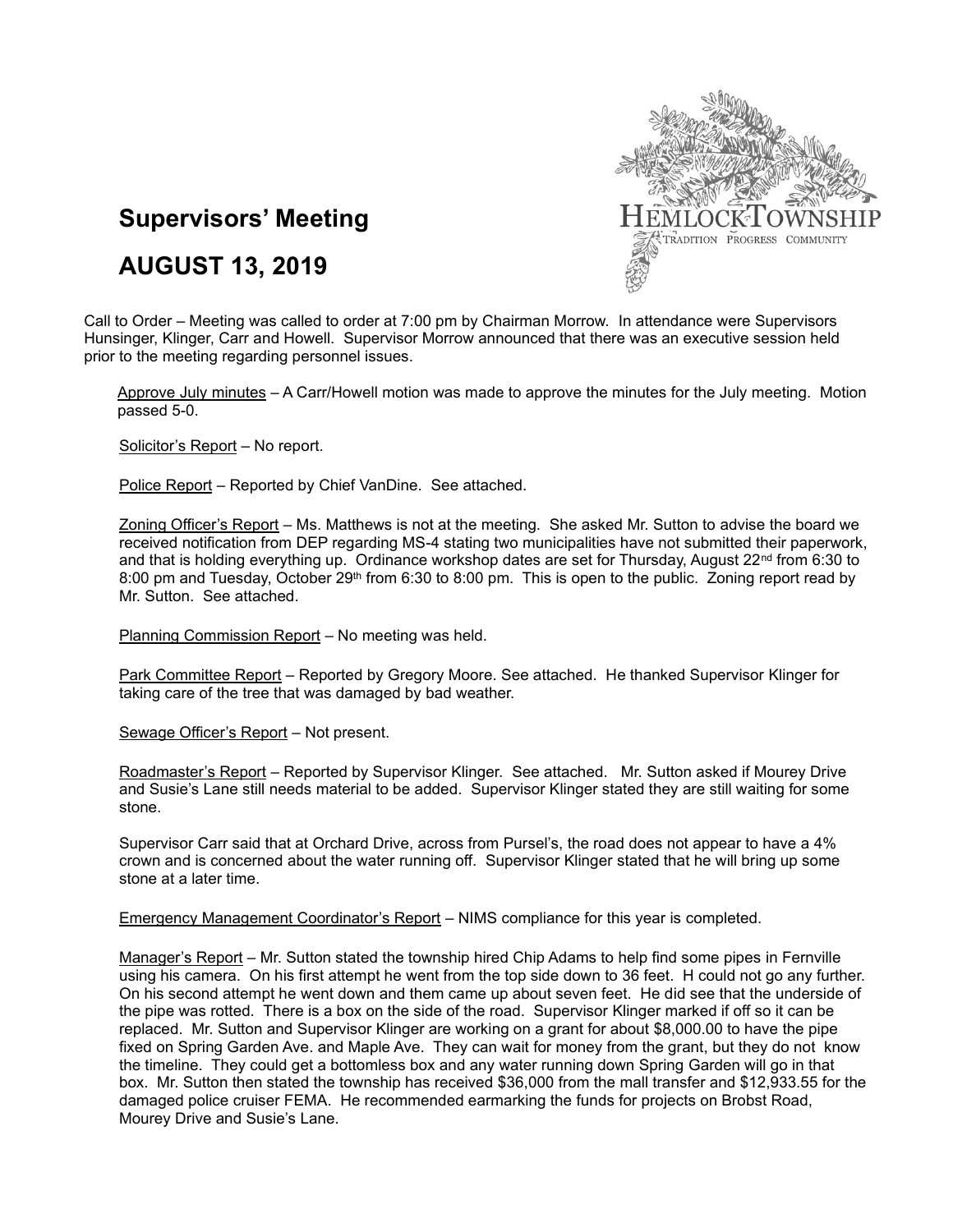Mr. Sutton received an estimate for work to be done on the handicapped ramp. To keep the ramp the same, the cost would be approximately \$10,790.00. To use composite material, the cost would be around \$12,528.00. It will still have to be bid. Another option would be to bring the door to ground level and just have to put in siderails. Supervisor Hunsinger will work on the handicapped ramp we have now.

Mr. Sutton stated that PennDOT would like to turnback the road from the end of Perry Avenue bridge to the edge of edge of Red Mill Road. PennDot will give the township \$21,700 for the work to be done. Supervisor Klinger feels that this is enough money to do the work that is required. This has to be approved by a resolution. On a Klinger/Hunsinger motion, Resolution 08-13-2019 allowing the township to take back the area of road stated above, is approved. Motion passed 5-0.

The financial report was read. See attached.

#### **Citizens' Comments:**

**Karen McCaferty, Maple Ave:** She asked if the township is waiting for a grant for the issue on her road. She was told that we cannot be reimbursed for a finished project. Supervisor Morrow said we need to open the pipe and look at it.

**Reverend Moore, Drinker Street:** Thanked those who attended the community park celebration. Told Supervisor Klinger that the sign for Drinker Street is missing. He was told it was put high up on the telephone pole because it is always getting stolen. Reverend Moore will take another look.

**Kevin Martz, Orchard Drive:** Thanked Supervisor Klinger for patching near his driveway. He stated that the pipe needs to be cleaned out. Supervisor Klinger will check to see where the pipe can be directed by adding one or two more pieces of pipe. Ditches will be fixed. Supervisor Morrow asked if we have a list of all the pipes that need to be cleaned out. Supervisor Klinger said there is no list, but the cleaning will be on an as needed basis.

Supervisor Howell said that Melanie Mills wanted him to ask Supervisor Klinger when the Lovers Drive project will be completed. He said it would be done by the end of the month.

**Chris Evans, Spring Garden Ave.:** The pipe that was cleaned at Ferncliff and Spring Garden Avenue is already filled. Will there be a normal rotation or attended to only when they fill up? Once again Supervisor Morrow said it should be put on a rotation list to be cleaned. If people notice a pipe that is not draining water, call the office and we will pass message on.

#### **Old Business:**

- **1. Spring Garden Avenue/Maple Alley** Discussed earlier in the agenda. Maple Alley and Apple Alley extension will be paved next year.
- **2. Creek Clean-up grant** Mr. Sutton applied for grant to do clean up the debris from the stream. The grant will let us remove trees, branches, etc. The entire grant is \$500,000 and we were awarded \$205,000. The township is required to pay a 5% matching fee. We will be working along with Orange Township, Mt. Pleasant and Fishing Creek. The work has to be bid out. The work will start out at Perry Avenue and Drinker Street, Fishing Creek to the upper side of Drinker Street to Creek Road and up to Kressler's place. Mr. Sutton will need to get permission from the property owners to go on their property. On a Morrow/Klinger motion, the grant is accepted, and Mr. Sutton is directed to proceed with the cleanup. Motion passed 5-0. The money the township has to pay can be used as in-kind. An example would be the time Mr. Sutton used to prepare the grant or using some township equipment.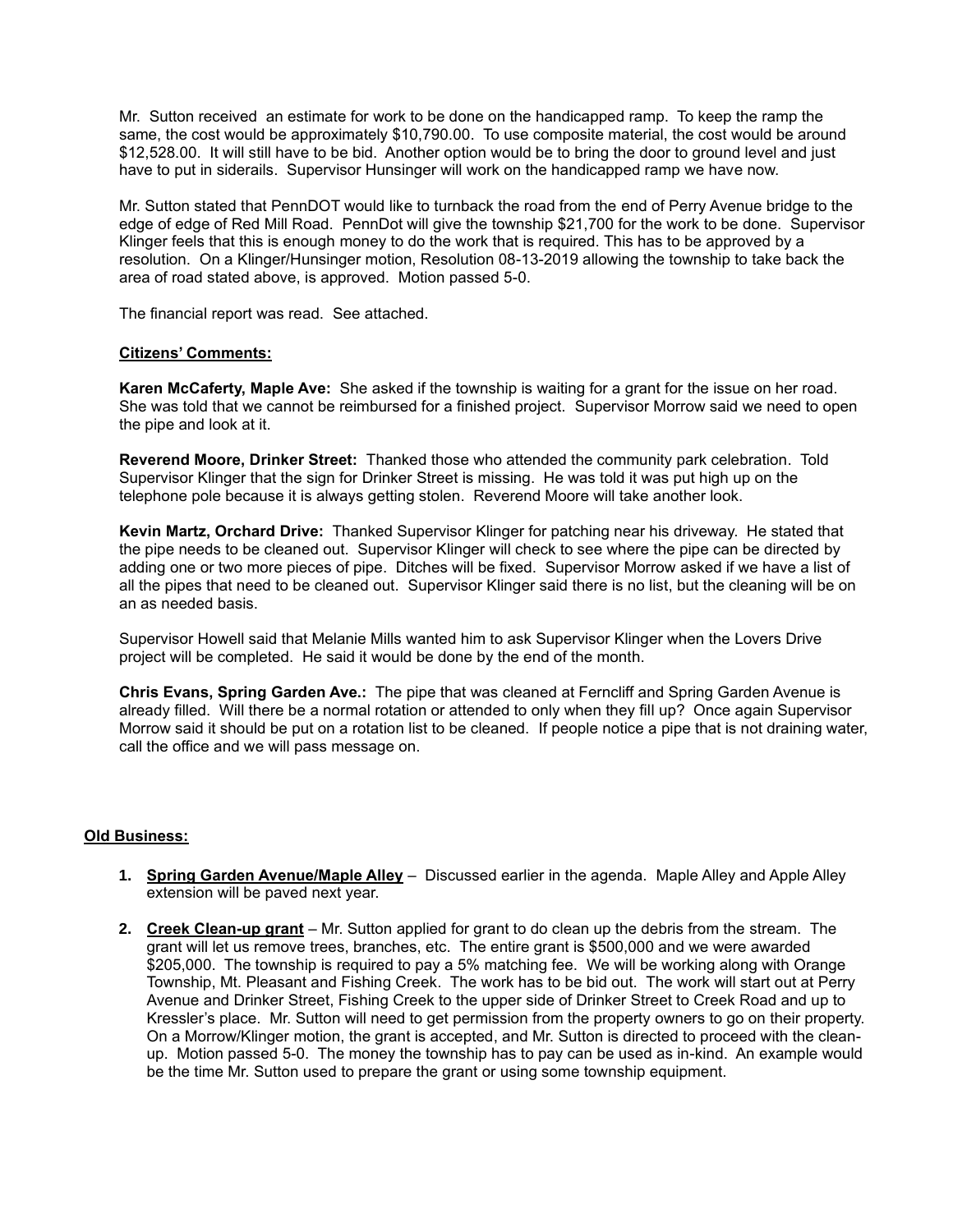### **New Business:**

- 3. **Buy-out demolition advertisement** Some of the buyouts are ready to be taken down. Mr. Sutton asked for permission to advertise for demolition. On a Carr/Howell motion, authorization to advertise is given. Motion passed 5-0.
- 4. **08-13-2019 Madison Township Police Contract Ordinance** At the last meeting the agreement between HemlockTownship and Madison was approved. This evening we will need to pass the ordinance. Mr. Sutton asked Solicitor Lewis why there is no money amount indicated in the Madison Township Police contract ordinance. He noted that the three-year contract has a specified amount. Solicitor Lewis stated that the five-year contract, which starts in 2021 will increase each year up to ten percent. If the increase is larger, both parties have to agree with that number. He said that it gives us flexibility to include rising health care and gas prices. As of now, no one knows for sure what the price will be in 2021. Once the budget workshop is done in 2020 for the 2021 contract, an amount will be put in. Further discussion followed. On a Hunsinger/Morrow motion, Ordinance 08-13-2019 is approved. Motion passed 5-0.
- 5. **Budget workshops** Mr. Sutton asked if he could advertise for the budget workshops dated September 16, 17 and 18 (Monday, Tuesday and Wednesday) at 6:00pm at the township meeting room. On a Morrow/Klinger motion, authorization is given to advertise. Motion passed 5-0.
- 6. **Police Department personnel matters** The township received a resignation letter from Officer Kurt Henrie last week. During the executive session, two police candidates were interviewed for his replacement. Based on the recommendations of the police and board, a Hunsinger/Carr motion was made to hire Robert Anderson as of August 13, 2019. Motion passed 5-0.
- 7. **Building Fund discussion** Mr. Sutton brought up the subject of starting a building fund. He stated that our office and police buildings are old and in need of repair. He feels that we should open a saving account and take a percentage of the tax transfers. Supervisor Morrow feels our property here may be valuable to a developer considering all the new businesses and homes being built in the township. Perhaps we would be able to move to a different location. He will research a budget for the buildings. This was tabled and will be revisited at a later date. This will also be discussed at budget workshops.
- 8. **Driveway Ordinance update** The driveway ordinance needs to be updated to include information regarding who is responsible for the pipe placement and maintenance of a homeowner's driveway pipe. This was tabled and Mr. Sutton will contact PSATS for guidance. The driveway ordinance will be lumped in with other ordinances toward the end of the year.
- 9. **Subdivision – Robert & Linda Leighow** The preliminary/final add-on subdivision plan was submitted on July 8, 2019. Lot number 1 is a 0.08-acre parcel that will be an add-on to the residual land belonging to the Leighows. Lot number 2 is a two-acre parcel that will be added to the adjacent lot also belonging to the Leighows. All the required corrections have been made. On a Carr/Hunsinger motion, the preliminary/final add-on subdivision plan was approved. Motion passed 5-0.

### **Other Business:**

Chief VanDine was contacted by Millville and was informed that they do not want to change their contract with the Hemlock Police. Mr. Sutton will get the renewal information in writing. On a Morrow/Hunsinger motion, Solicitor Lewis will draft a contract with a five-year term to present to Millville Borough. Motion passed 5-0